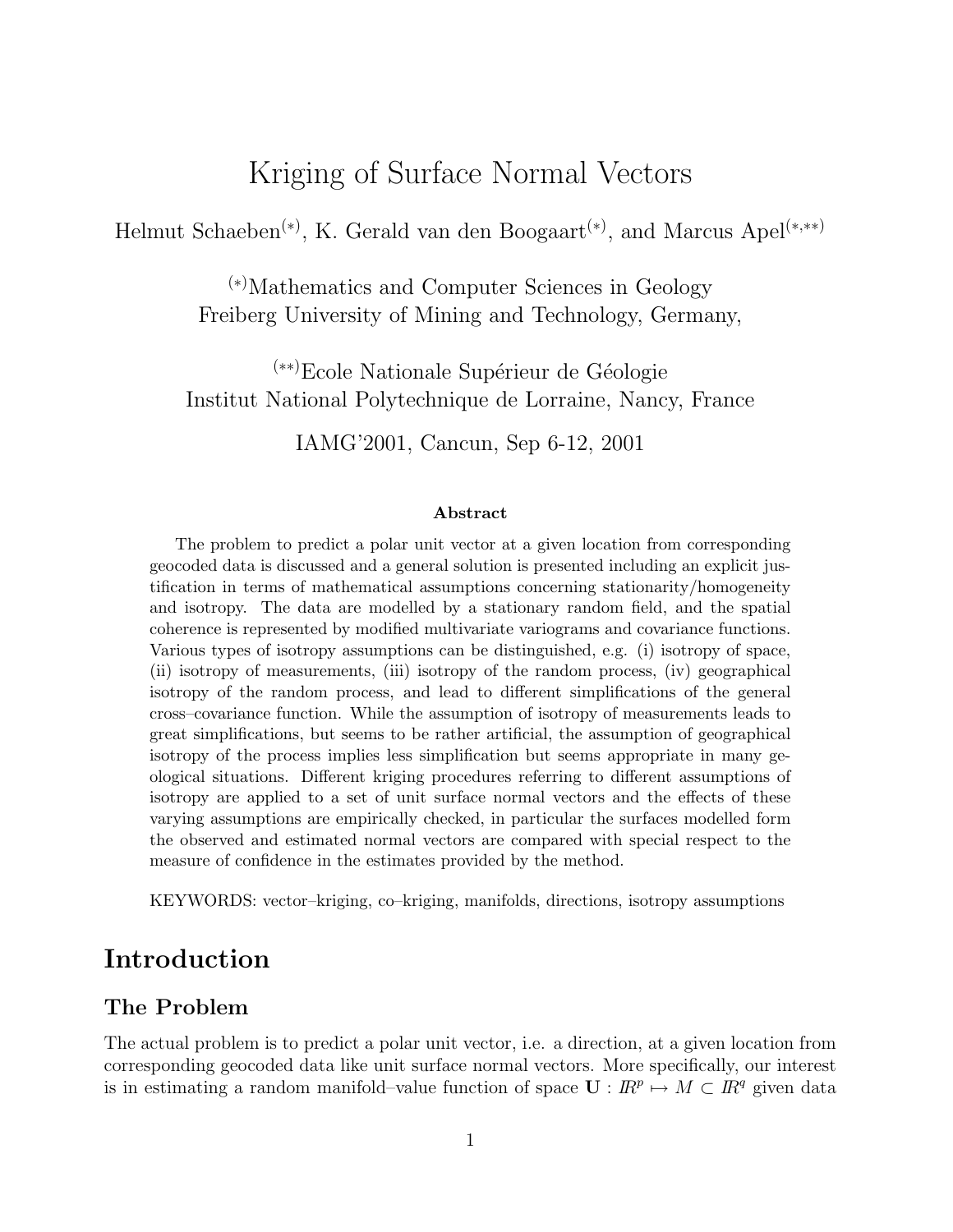$(\mathbf{x}_i, \mathbf{u}(\mathbf{x}_i)) \in \mathbb{R}^p \times M$ ,  $i = 1, \ldots, n$ , where M is generally not a linear manifold. Since our special interest is in directions, the manifold  $M = S^{q-1} = \{v \in \mathbb{R}^q \mid ||v|| = 1\}$  for regionalized directions.

Beyond spatial prediction we would like to provide a measure of confidence in the estimates. Therefore, the data  $\mathbf{u}(\mathbf{x}_i) \in S^{q-1} \subset \mathbb{R}^q$ ,  $\mathbf{x}_i \in D \subset \mathbb{R}^p$ ,  $i = 1, \ldots, n$ , shall be modelled by a random field  $\{U(x), x \in D\}$ , and the spatial correlation is represented by modified multivariate cross–variograms and cross–covariance functions, respectively. The method of choice is vector or co–kriging, respectively.

However, for spheres and other non–linear manifolds, known methods of linear prediction like kriging cannot be applied without some relaxations. Generally, the predicted objects obtained by this method will not be directions, i.e. being defined as linear combinations of elements of non–linear manifolds they will not be an element of this manifold themselves. However, the estimator should be close to the manifold if the prediction is sensible in practical terms.

Different kriging procedures corresponding to different types of isotropy are applied to sets of unit surface normal vectors and the effects of these varying assumptions are empirically checked, in particular the surfaces modelled from the observed and estimated normal vectors are compared with special respect to the measure of confidence in the estimates provided by the method.

### Thematic vs. Geometric Vectors and Isotropy Assumptions

It should be noted that the vectors being observed or estimated by multivariate or co–kriging constitute geometric entities. A thematic vector of e.g. geophysical or geochemical properties conveys its information independently of the order of its components, while the information is changed if the components of a geometric vector are re–ordered. Therefore, kriging of geometric unit vectors has features to be distinguished from general vector–kriging. One of these features is that various types of isotropy assumptions can be distinguished

- isotropy of space,
- isotropy of measurements,
- isotropy of the random process,
- geographical isotropy of the random process

Any assumption of isotropy corresponds to a different physical understanding of the process and imposes different constraints on the possible variograms and covariance functions, and the kriging weights, and leads to different simplifications of the general cross–covariance function and the kriging procedure, respectively.

### Kriging in Embedding Spaces

To apply kriging, an appropriate mapping  $f : M \mapsto \mathbb{R}^q$  into an embedding space is defined, which preserves the canonical measure of distance in  $M$  and reproduces it correspondingly in the embedding space.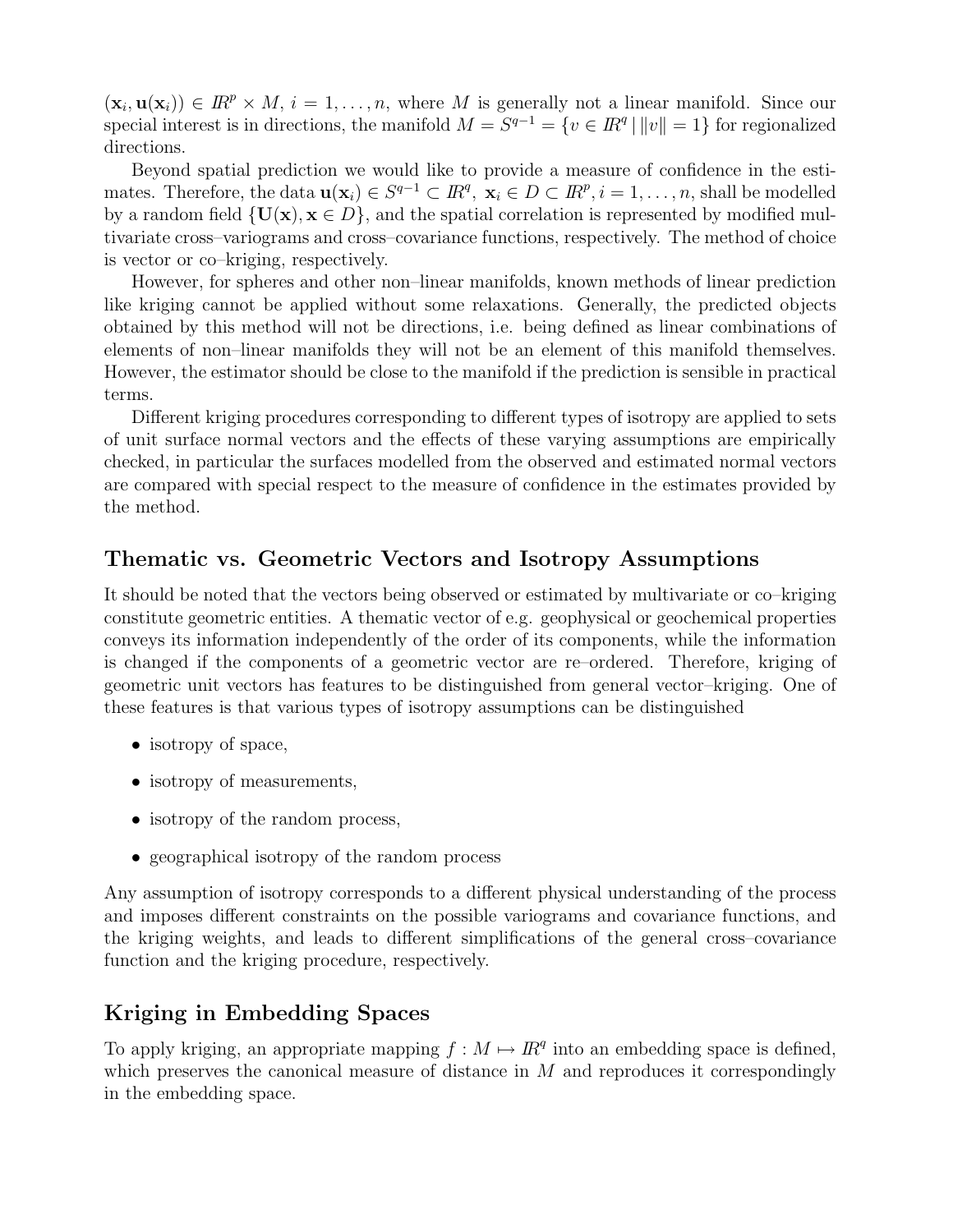The mapping  $f: S^{q-1} \mapsto \mathbb{R}^q$  into the embedding space  $\mathbb{R}^q$  is canonically provided by  $f(\mathbf{u}) = \mathbf{u}$ , preserving the measure of distance  $|| f(\mathbf{u}_1) - f(\mathbf{u}_2)|| = 2 \sin \frac{\angle(\mathbf{u}_1, \mathbf{u}_2)}{2}$ . The angle of two directions is the common canonical measure for their distance on the sphere as well as in the embedding space.

Then, kriging will be performed in embedding space and applied to the transformed objects

$$
\mathbf{Z}(\mathbf{x}_i) := f(\mathbf{U}(\mathbf{x}_i)) = \mathbf{U}(\mathbf{x}_i)
$$

The estimator can be projected onto the manifold by normalisation

$$
\frac{\hat{\mathbf{U}}(\mathbf{x}_0)}{\|\hat{\mathbf{U}}(\mathbf{x}_0)\|}
$$

Given a model for the expectation  $E[\mathbf{U}_i(\mathbf{x}_k)] = \mu + \sum_{i=1}^{k} h_i$ ,

- best  $\mathbb{E}[(\hat{U}_i(\mathbf{x}_0) U_i(\mathbf{x}_0))^2] \to \min, i = 1, \dots, q$
- linear  $\hat{U}_i(\mathbf{x}_0) = \sum_{jk} \lambda_{ijk} U_j(\mathbf{x}_k)$
- unbiased  $E[\hat{U}_i(\mathbf{x}_0) U_i(\mathbf{x}_0)] = 0$

estimator  $\dot{\mathbf{U}}(\mathbf{x}_0)$  of  $\mathbf{U}(\mathbf{x}_0)$  is well defined.

The kriging weights  $\lambda_{ijk}$  are determined if the cross–covariance function

$$
C(\mathbf{h}) = (\text{Cov}(U_i(\mathbf{x}), U_j(\mathbf{x} + \mathbf{h})))_{i,j=1,\dots,q} \in \mathbb{R}^{q \times q}
$$

of the random field is known. Alternatively, the cross–variogram or generalized cross– covariance functions may be applied.

The result  $U(\mathbf{x}_0)$  of kriging in the embedding space is generally not an element of the manifold. There are two different ways to use  $U(\mathbf{x}_0)$  as a preliminary result. We could just project  $\mathbf{U}(\mathbf{x}_0)$  to the point of the manifold, which is closest to it. Since the true  $\mathbf{U}(\mathbf{x}_0)$  belongs to the manifold, and the predicted  $\mathbf{U}(\mathbf{x}_0)$  is close to the true value  $\mathbf{U}(\mathbf{x}_0)$ , its projection onto the manifold should be close to the true value, too. Some special optimality criterion can be used to show that this prediction is actually sensible. The second possiblity is to interpret the result of kriging directly.  $\mathbf{U}(\mathbf{x}_0)$  is not a member of the manifold itself, but it is close to the manifold. We can determine those points of the manifold which are close to  $U(\mathbf{x}_0)$  and therefore probable values. We can investigate how well the datum at the location  $x_0$  can be predicted and whether there are ambiguities or not.

#### Notation

 $\mathbf{Z}(\mathbf{x})$ ,  $\mathbf{U}(\mathbf{x})$  denotes a stochastic process (field) of regionalized vectors or unit vectors, respectively, in q-dimensional space  $\mathbb{R}^q$  assigned to locations **x** in p-dimensional geographic space  $\mathbb{R}^p$ , typically  $p, q \in \{2, 3, 4\}$ .  $O(p)$  denotes the orthogonal group of dimension p, which is the group of rotations and orthogonal reflections.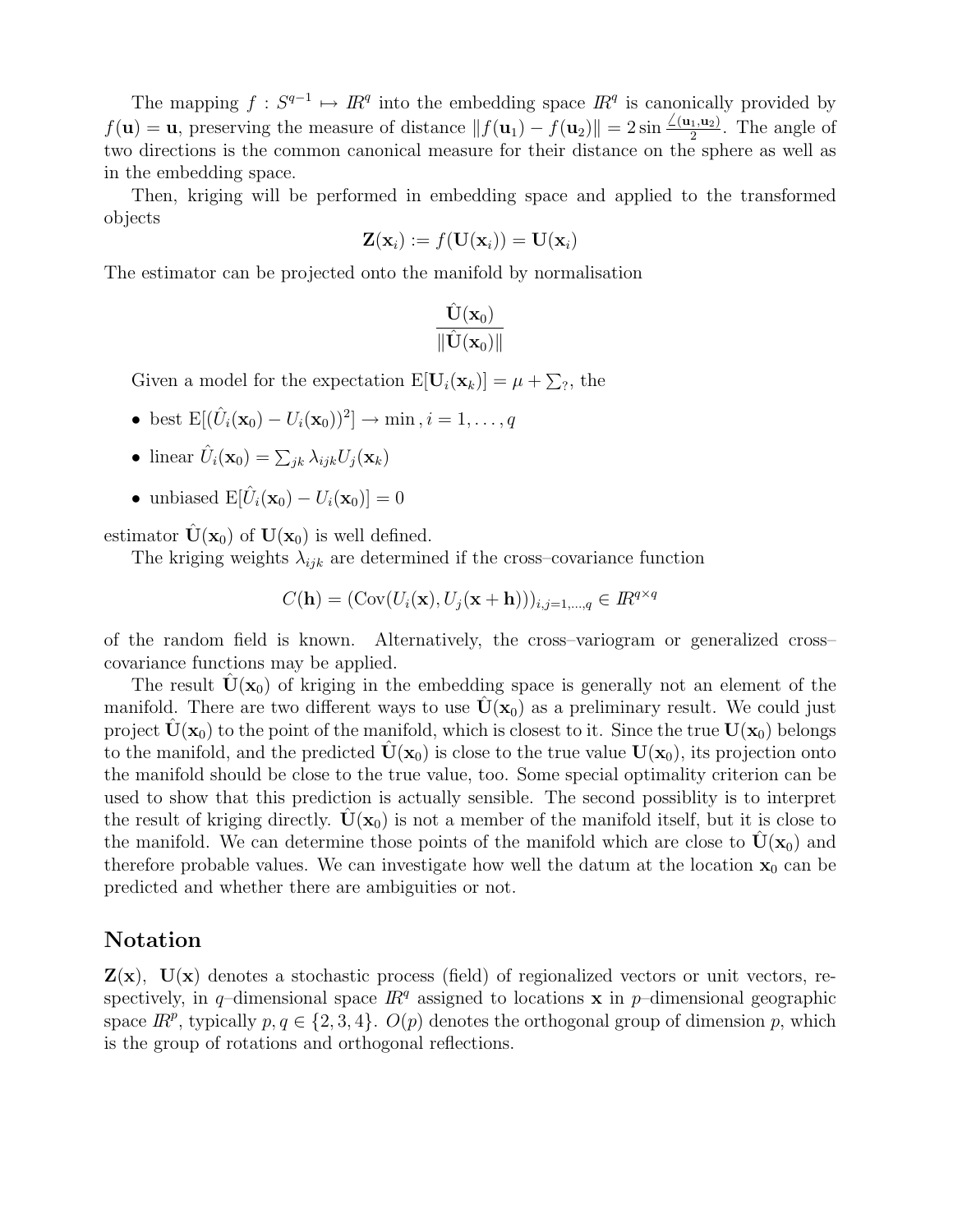## Kriging Subject to Isotropy

#### Isotropy of Space

All finite–dimensional marginal probability laws remain unchanged when the geographic locations of the measurements are rotated

$$
P(\mathbf{U}(\sigma \mathbf{x}_1), \dots, \mathbf{U}(\sigma \mathbf{x}_n)) = P(\mathbf{U}(\mathbf{x}_1), \dots, \mathbf{U}(\mathbf{x}_n)), \ \sigma \in O(p)
$$
 (1)

It should be noted that the vectors  $U(x)$  are not subject to rotations.

Isotropy of space applies to thematic vectors U, the components of which do not constitute a geometric entity and maybe re–ordered without changing their information content. The assumption of spatial isotropy conforms with the conventional assumption of isotropy as discussed by e.g. Cressie (1993) or Wackernagel (1998).

The assumption of spatial isotropy leads to the general theory of tensor kriging and to isotropic tensor valued variograms

$$
\gamma_{ij}(\|\mathbf{h}\|) = \mathbf{E}[(U_i(\mathbf{x}) - U_i(\mathbf{x} + \mathbf{h}))(U_j(\mathbf{x}) - U_j(\mathbf{x} + \mathbf{h}))] \in I\!\!R^{3 \times 3}
$$

In this case a matrix valued (cross–)variogram, which is only a function of the scalar distance, is required to calculate the matrix–valued kriging weights. Spatial isotropy has been discussed for instance by Cressie (1993) and Wackernagel (1998).

The assumption of isotropy of space does generally not apply to geometric vectors U, the components of which constitute geometric entities, and are likely to relate to the geographical coordinates of the locations, i.e. the components of which cannot be interchanged without changing their information content. A set scalar quantities, such as chemical composition data, are likely to have this or no isotropy.

#### Isotropy of Measurements

All finite–dimensional marginal probability laws remain unchanged when the geometric vectors  $U(x)$  are considered with respect to a rotated coordinate system

$$
P(\sigma \mathbf{U}(\mathbf{x}_1), \dots, \sigma \mathbf{U}(\mathbf{x}_n)) = P(\mathbf{U}(\mathbf{x}_1), \dots, \mathbf{U}(\mathbf{x}_n)), \ \sigma \in O(q)
$$
\n(2)

Isotropy of measurements implicitly assumes that the geometric vectors may be rotated independently of their geographic locations. This assumption may be appropriate for geometrical directions which do not physically relate to directions in geographic space. Thus, it seems rather artificial; it was applied without explicit notion by Young (1987).

Isotropy of measurements transforms to the corresponding isotropy assumption in the embedding space and additionally implies  $E[U(x)] = 0$  there.

In this case

• the optimality criterion simplifies to

$$
\mathrm{E}[\|\hat{\mathbf{U}}(x_0)-\mathbf{U}(x_0)\|^2]\to \min
$$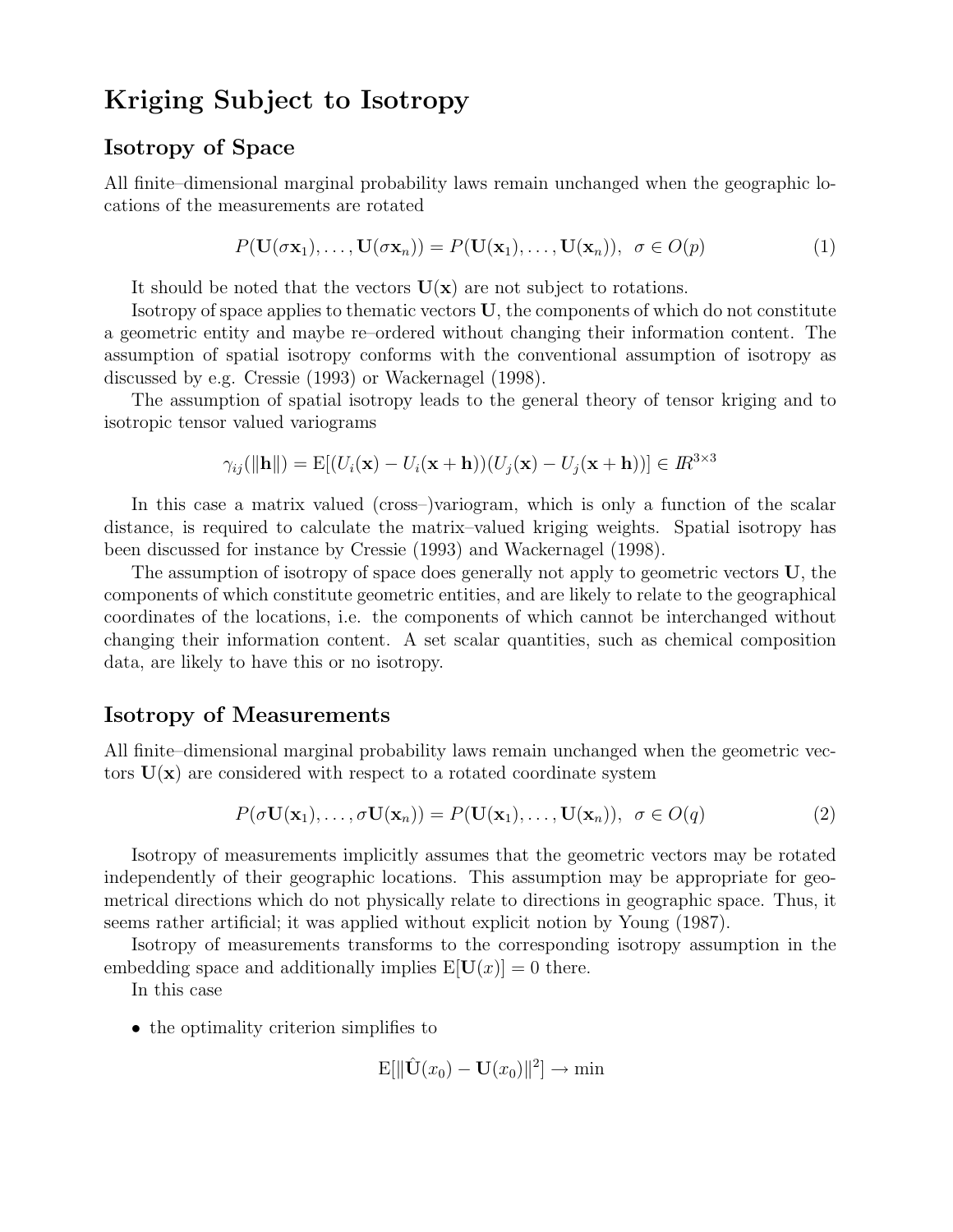

Figure 1a) The simulated data  $\mathbf{U}(\mathbf{x}) \in I\mathbb{R}^3$ ,  $\mathbf{x} \in I\mathbb{R}^2$  exhibit spatial isotropy without isotropy of measurements: A clearly preferred direction of the data is obvious while the spatial correlation is the same in any given direction.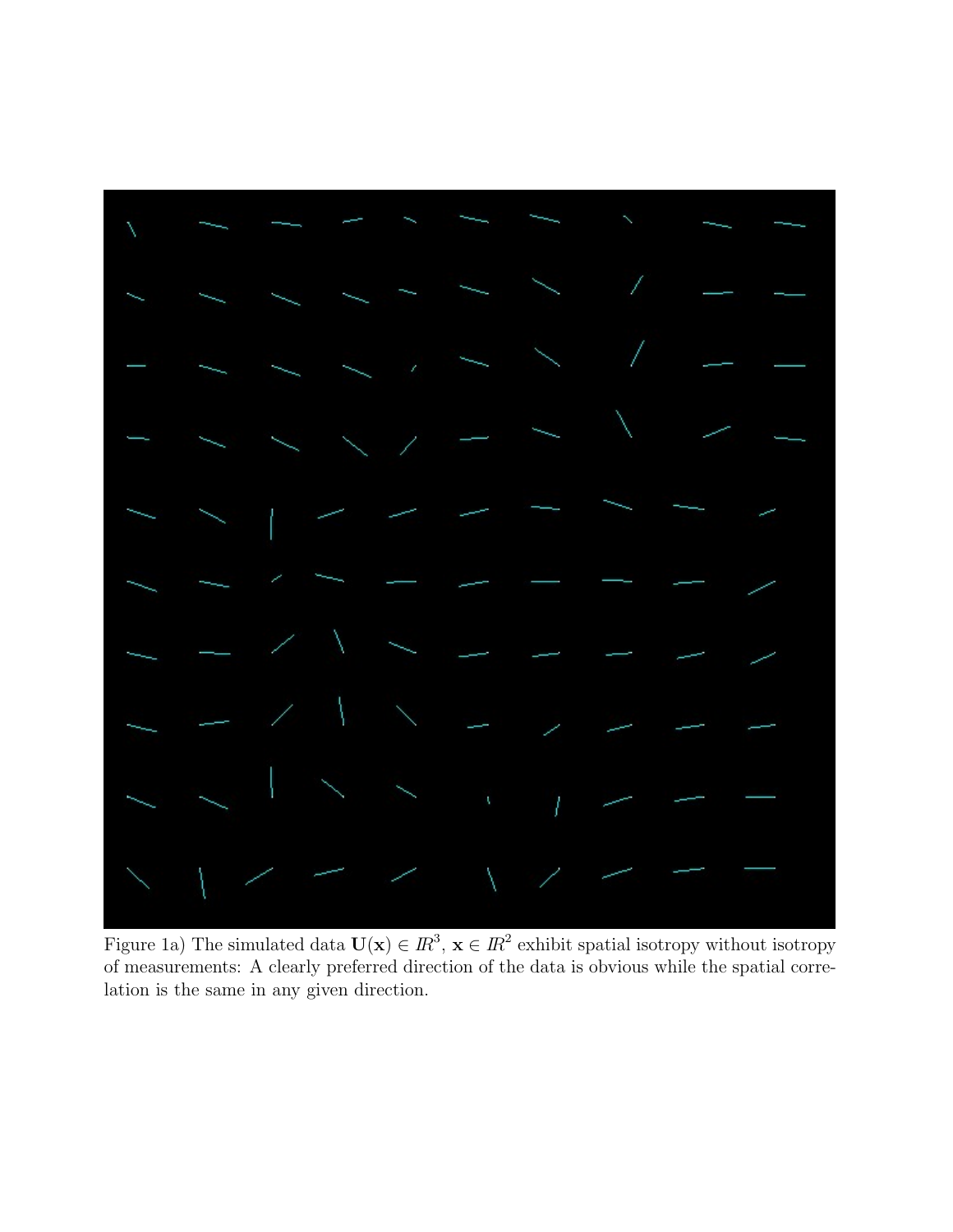

Figure 1b) Results of kriging with unit vector data subject to spatial isotropy; green arrows represent input data set selected form the simulated data shown in Fig. 1a, blue arrows represent the true (simulated) directions at test sites, red arrows represent the estimated directions.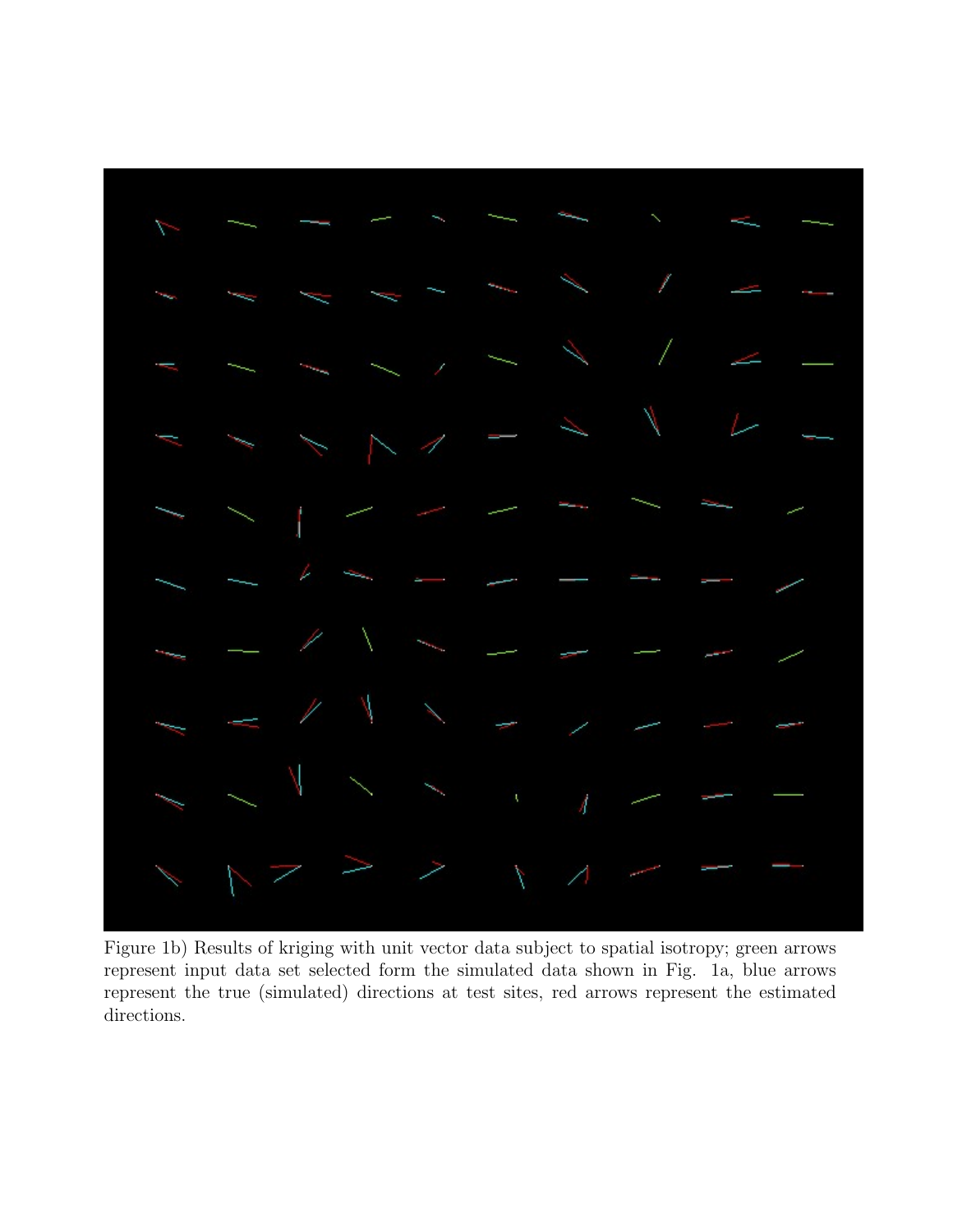• the estimator simplifies to

$$
\hat{U}_i(x_0) = \sum_{k}^{n} \lambda_k U_i(x_k)
$$

- the expectation is known and therefore simple kriging and the covariance function applies.
- the simplified covariance function

$$
\tilde{C}(\mathbf{x}_i - \mathbf{x}_j) = \tilde{C}(\mathbf{x}_i, \mathbf{x}_j) = \text{trace Cov}(\mathbf{U}(\mathbf{x}_i), \mathbf{U}(\mathbf{x}_j))
$$

is sufficient to determine the kriging weights  $\lambda$ .

• a simplified definition of the variogram which allows to use an ordinary real–valued variogram function can be used for this kind of geometrical vector kriging.

$$
2\gamma(\mathbf{h}) = \mathrm{E}[\|\mathbf{U}(\mathbf{x}) - \mathbf{U}(\mathbf{x} + \mathbf{h})\|^2] \in I\!\!R
$$

It should be noted that it depends only on the vector difference  $\mathbf{h} \in \mathbb{R}^p$  of the measurement locations.

• the kriging weights  $\lambda_k$  can actually be calculated according to the formulae of simple kriging

$$
\lambda = \tilde{C}^{-1}c
$$
, with  $c_i = \tilde{C}(\mathbf{x}_i - \mathbf{x}_0)$  and  $\tilde{C}_{ij} = \tilde{C}(\mathbf{x}_i - \mathbf{x}_j)$ 

At first sight it seems counter–intuitive that the estimator itself is not an object of the same kind as the data. However, in case of directions it can be shown that the length of the estimator is measure of the accuracy of the estimation which actually depends on the data. Moreover, the estimator satisfies a "strange" optimality criterion, e.g. for directions it reads

$$
\tilde{\lambda} = \operatorname*{argmax}_{\tilde{\mu}} \mathrm{E}\left[\|\hat{\mathbf{U}}(\mathbf{x}_0)\| \cos \left(\mu \left(\mathbf{U}(\mathbf{x}_0), \sum_i \tilde{\mu}_i \mathbf{U}(\mathbf{x}_i)\right)\right)\right]
$$

Thus, the situation of "spherical" kriging is definitely different from real kriging.

The assumption of isotropy of measurements does not apply when the coordinate system of the geometric vectors is related to the coordinate system of the geographic locations. Then a phenomenon may be thought of as being isotropic with respect to simultaneous rotation (or reflection) of both coordinate systems.

Examples of this kind of isotropy are (i) water flow which changes its velocity more rapidly in the directions orthogonal to the downstream flow direction, since the water flowing has to go somewhere, or (ii) ... .

#### Isotropy of the Process

All finite–dimensional marginal probability laws remain unchanged when the geometric vectors  $\mathbf{U}(\mathbf{x}) \in \mathbb{R}^q$  and their geographic location vectors  $\mathbf{x} \in \mathbb{R}^p$  are subject to a common rotation

$$
P(\sigma \mathbf{U}(\sigma \mathbf{x}_1), \dots, \sigma \mathbf{U}(\sigma \mathbf{x}_n)) = P(\mathbf{U}(\mathbf{x}_1), \dots, \mathbf{U}(\mathbf{x}_n)), \ \sigma \in O(p), \ p = q
$$
 (3)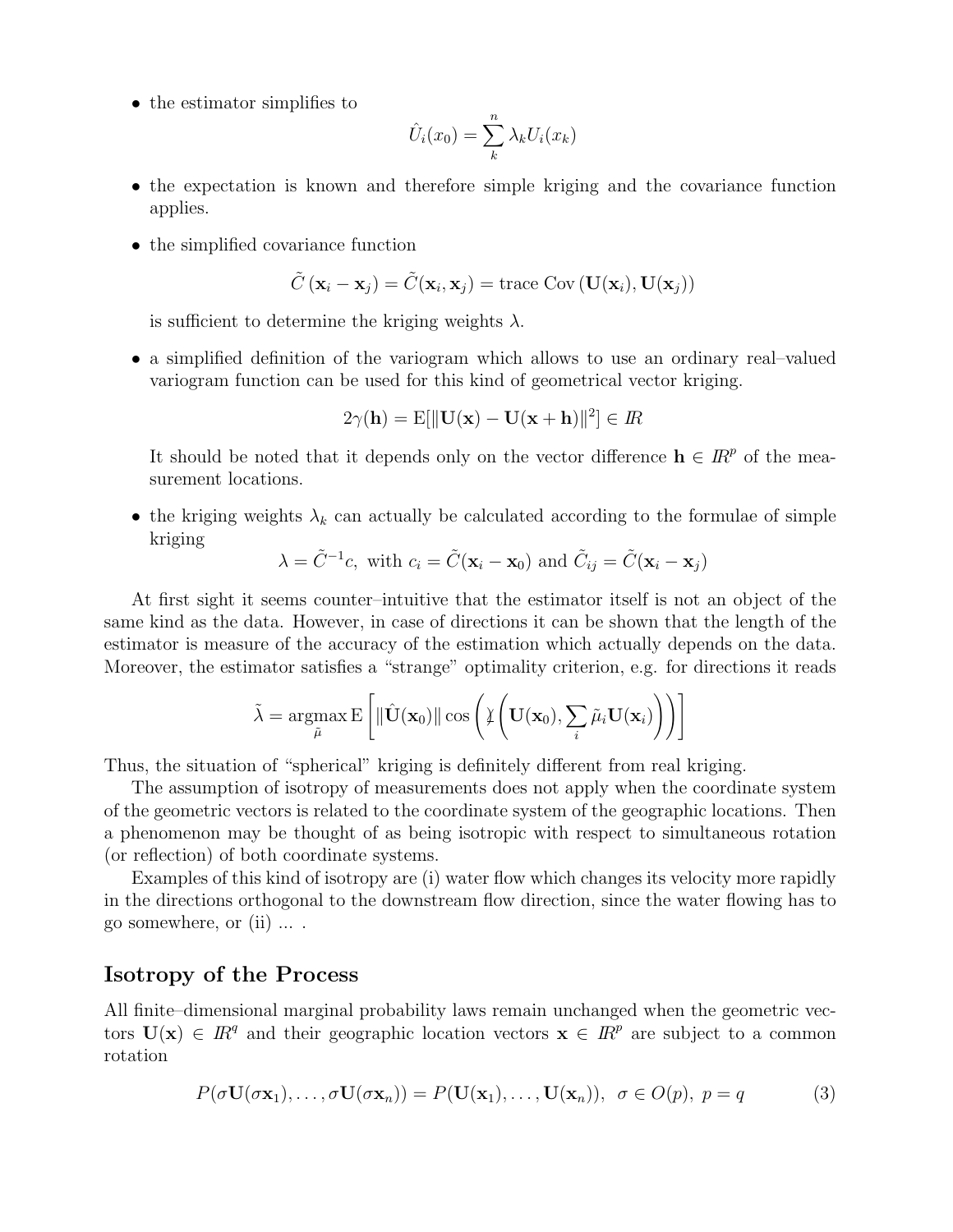

Figure 2a) The simulated data  $U(x) \in \mathbb{R}^3$ ,  $x \in \mathbb{R}^2$  display isotropy of measurements without spatial isotropy: There is no preferred direction in the data, but the spatial correlation in West–East direction is more pronounced than in South–North direction.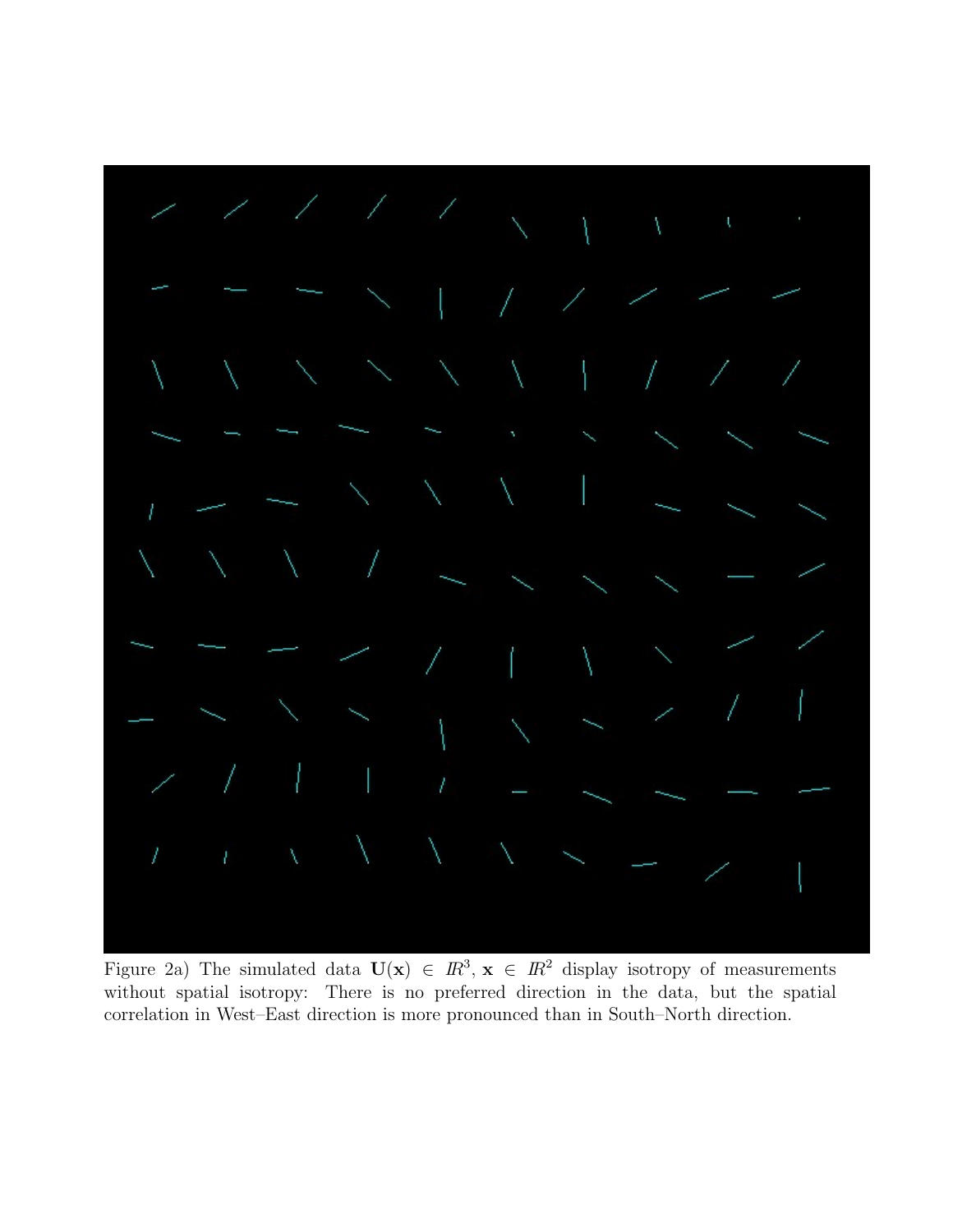

Figure 2b) Results of kriging with unit vector data subject to isotropy of measurements; green arrows represent input data set selected form the simulated data shown in Fig. 2a, blue arrows represent the true (simulated) directions at test sites, red arrows represent the estimated directions.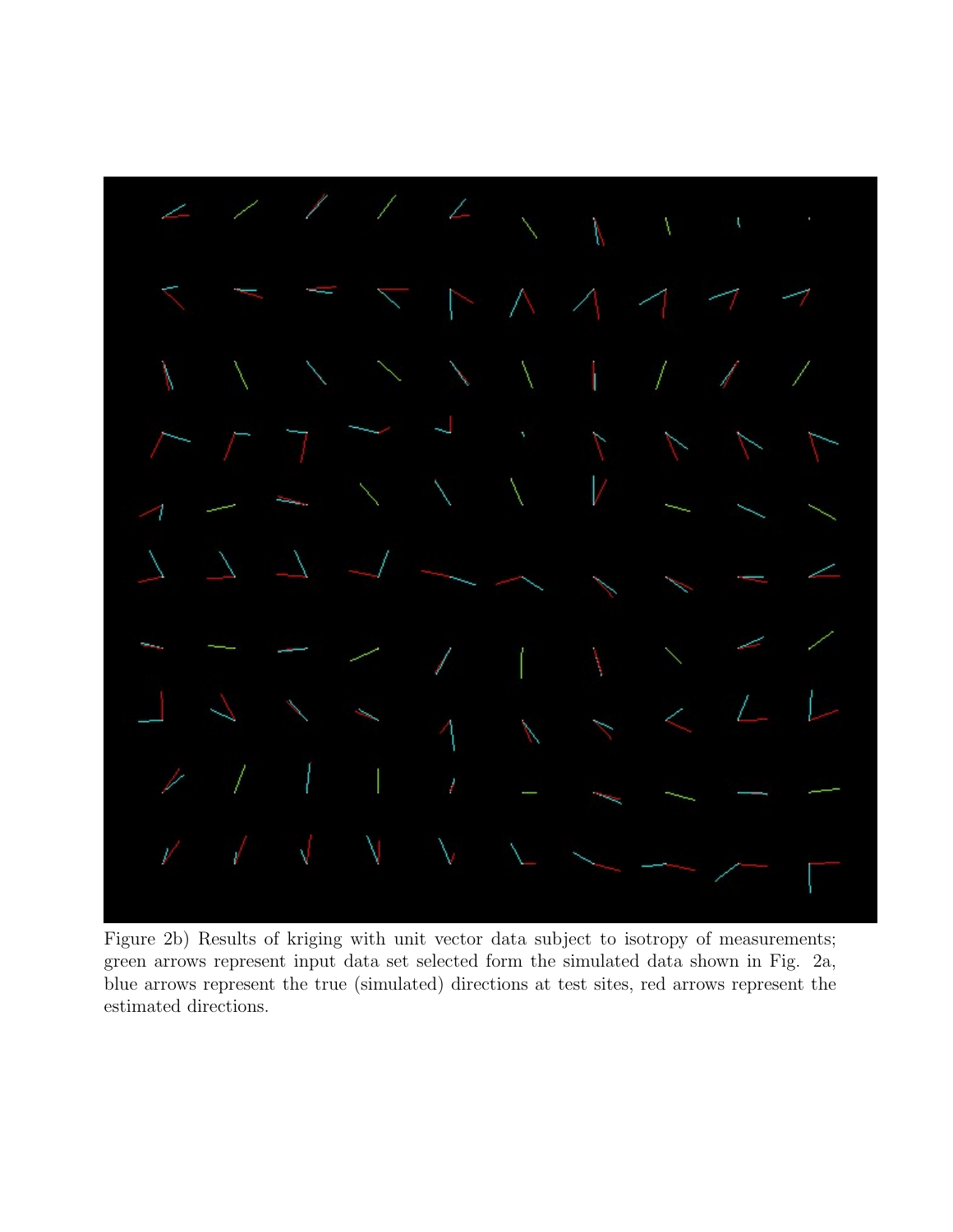The assumption of process isotropy is adequate when geometric and geographic vectors are considered with respect to the same spatial coordinate systems, and when no spatial direction is physically preferred. Thus, it refers to physical isotropy when the directions are related to "geological space". Indeed, the assumption of process isotropy seems to be the appropriate generalization of the usual kriging assumption of spatial isotropy to stochastic tensor fields.

More generally for tensors

$$
P(\sigma_{i_1}^{j_1} \dots \sigma_{i_r}^{j_r} U_{j_1 \dots j_r}(\sigma \mathbf{x}_1), \dots, \sigma_{i_1}^{j_1} \dots \sigma_{i_r}^{j_r} U_{j_1 \dots j_r}(\sigma \mathbf{x}_n))
$$
  
=  $P(U_{i_1 \dots i_r}(\mathbf{x}_1), \dots, U_{i_1 \dots i_r}(\mathbf{x}_n)), \ \sigma \in O(p), \ p = q$ 

Isotropy of the process simplifies to the usual isotropy of space for scalar fields represented by a rank 0 tensor  $U(\mathbf{x}) \in \mathbb{R}^1$ .

The assumption of process isotropy leads to a simplification and constraint for the variogram

$$
\sigma C(\sigma(\mathbf{x} - \mathbf{y}))\sigma^t = C(\mathbf{x} - \mathbf{y})
$$

due to Equation (3)

Analysing this condition in greater detail reveals that if the function  $C$  is known for one direction  $\mathbf{v} = (h \ 0 \ \ldots 0)^t$ , then it can be calculated for all other directions by virtue of Equation (). Furthermore, for all  $\sigma$  which leave **v** fixed it must hold

$$
\sigma C \sigma^t = C
$$

Thus, using transformations  $\{\sigma \in O(p) | \sigma v = v\}$ , it holds

$$
C(\sigma(\mathbf{x} - \mathbf{y}))_{ij} = \begin{cases} 0, & \text{if } i \neq j, i, j > 1 \\ c_{22}, & \text{for } i = j, i, j > 1 \\ c_{21}, & \text{for } i = 1, j > 1 \text{ or } i > 1, j = 1 \\ c_{11}, & \text{for } i = j = 1 \end{cases}
$$

Thus C has the structure

$$
C(h\mathbf{v}) = \begin{pmatrix} c_{11}(h) & c_{21}(h) & c_{21}(h) & \cdots & c_{21}(h) \\ c_{21}(h) & c_{22}(h) & 0 & \cdots & 0 \\ c_{21}(h) & 0 & \ddots & & \vdots \\ \vdots & \vdots & & \ddots & 0 \\ c_{21}(h) & 0 & \cdots & 0 & c_{22}(h) \end{pmatrix}, \quad h \in \mathbb{R}
$$

Eventually, only three functions of distance are required to represent the covariance structure sufficiently well. Analogous results hold for the variogram.

#### Isotropy of Space and Measurements

Combining any two of these three types of isotropy assumptions (isotropy of space, isotropy of measurements, isotropy of the process) leads to independent isotropy of space and measurements

$$
P(\tau \mathbf{U}(\sigma \mathbf{x}_1), \dots, \tau \mathbf{U}(\sigma \mathbf{x}_n)) = P(\mathbf{U}(\mathbf{x}_1), \dots, \mathbf{U}(\mathbf{x}_n)), \ \sigma \in O(p), \tau \in O(q) \tag{4}
$$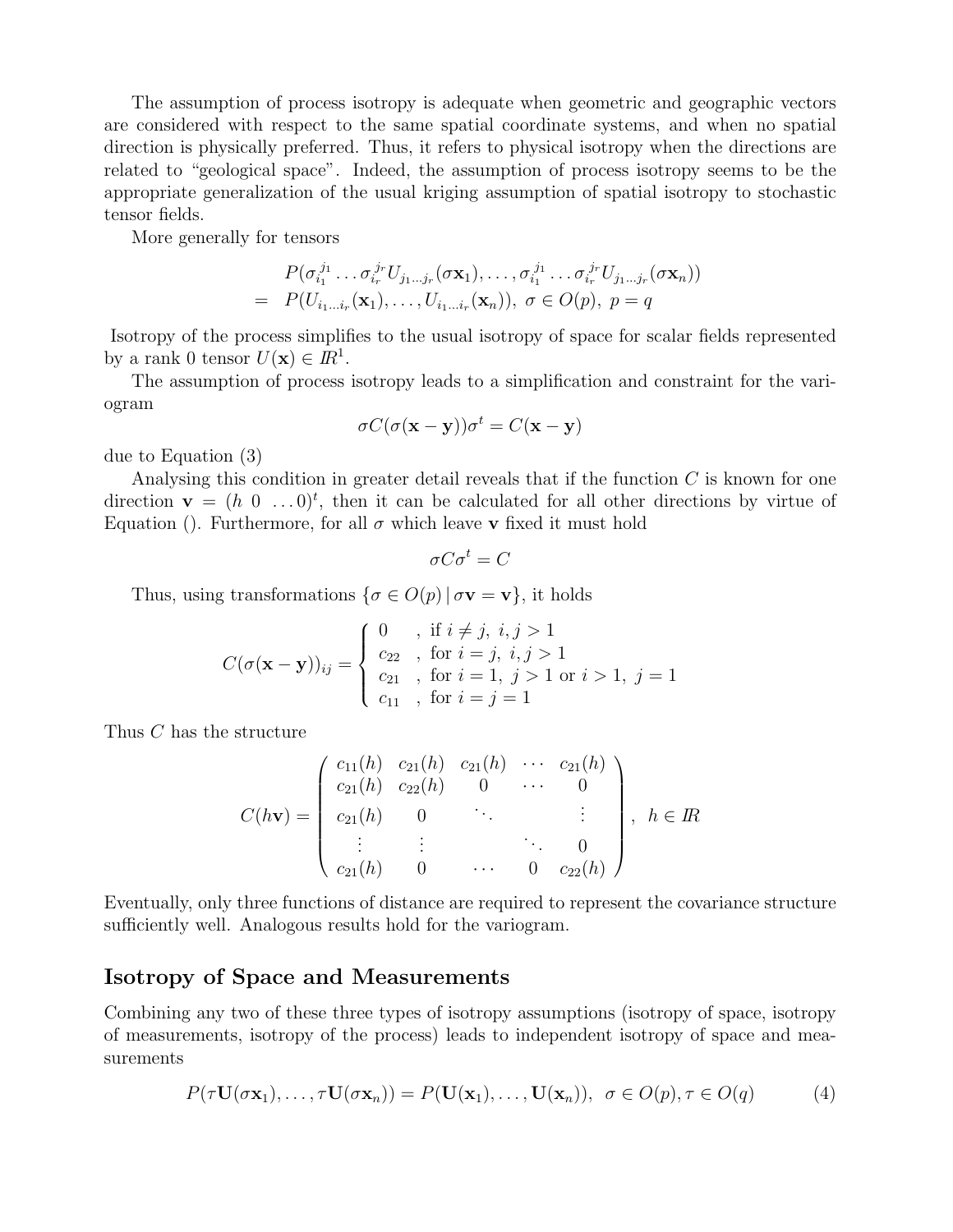

Figure 3a) The simulated data  $U(x) \in I\mathbb{R}^3$ ,  $x \in I\mathbb{R}^2$  display an instance of process isotropy without either isotropy of space nor of measurements. It is hard to detect visually, there does not seem to exist any preferred direction neither in the data nor in the spatial correlation. Yet, there seem to be indications that some contiguous directions may be connected to form smooth curves.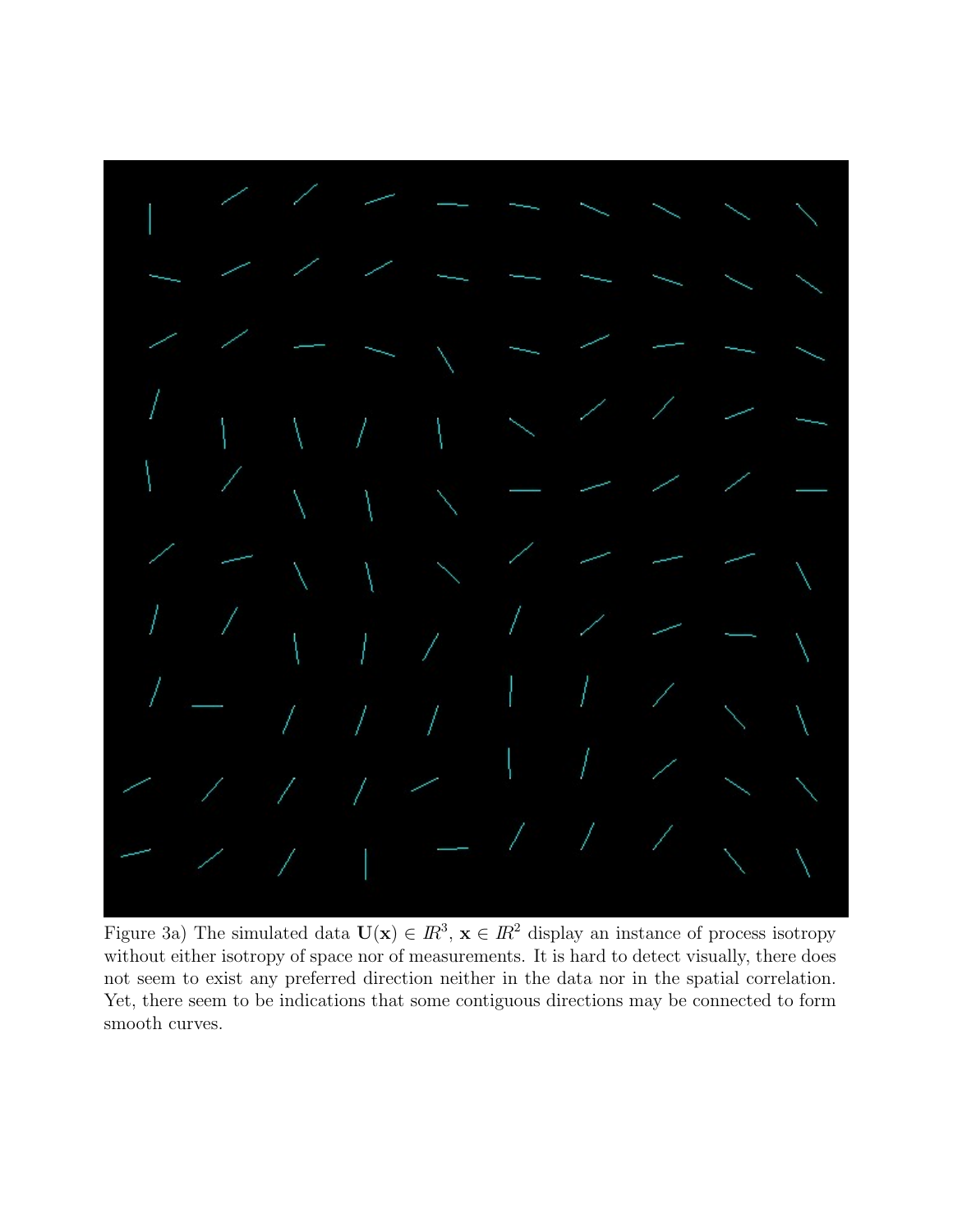I

Figure 3b) Results of kriging with unit vector data subject to isotropy of the process; green arrows represent input data set selected form the simulated data shown in Fig. 3a, blue arrows represent the true (simulated) directions at test sites, red arrows represent the estimated directions.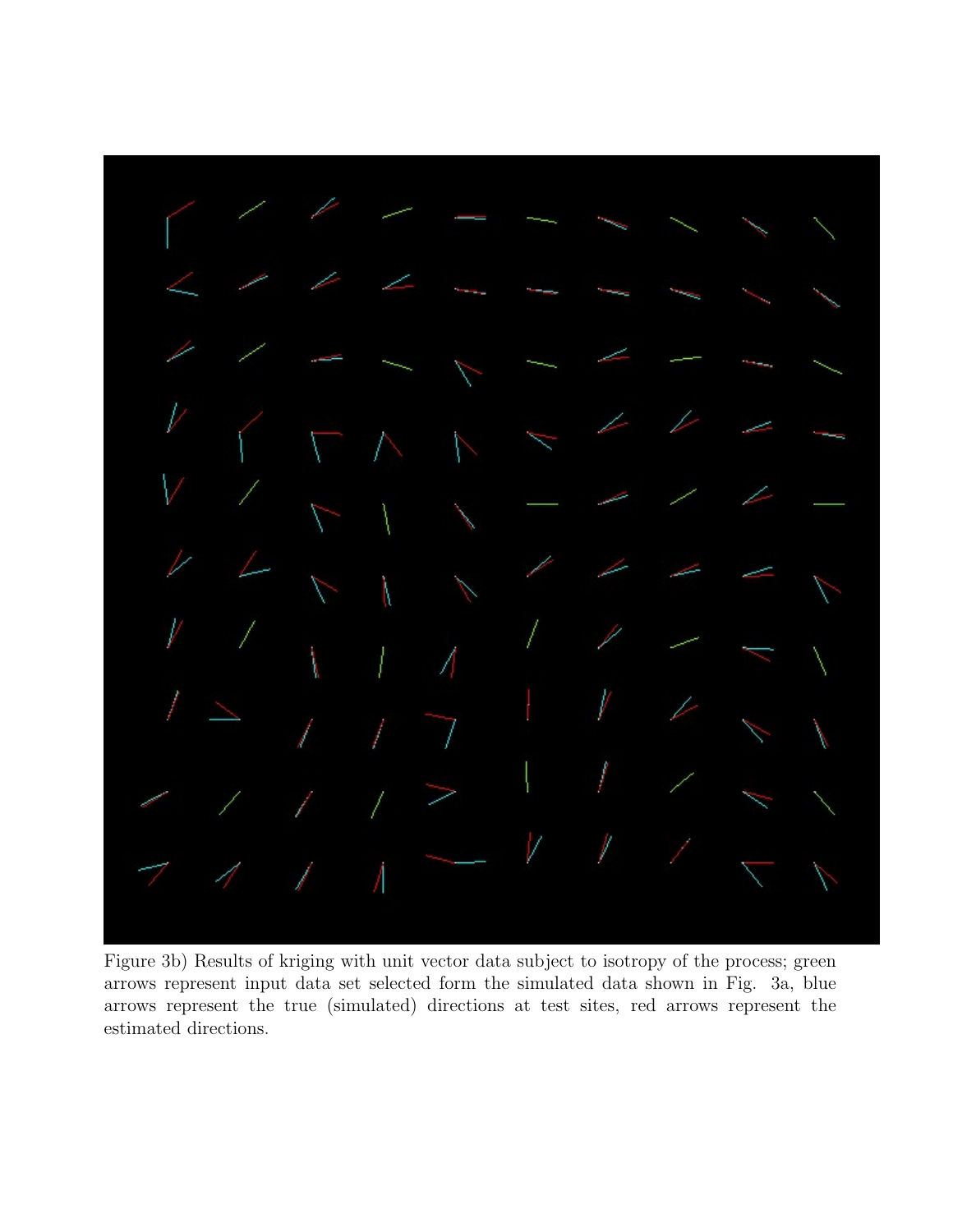It results in the most extensive simplification, i.e. to ordinary real–valued and isotropic covariance functions and variograms

$$
\gamma(\|\mathbf{h}\|) = \mathrm{E}[\|\mathbf{U}(\mathbf{x}) - \mathbf{U}(\mathbf{x} + \mathbf{h})\|^2] \in \mathbb{R}
$$

#### Geographical Isotropy of the Process

In most real world applications of geostatistics in the geosciences there is indeed one physically distinguished direction: The downward direction with respect to the gravity field of the earth is clearly preferential for many geological processes.

Therefore, it seems reasonable to restrict isotropy assumptions concerning the stochastic process such that all finite–dimensional marginal probability laws are invariant with respect to rotations and reflections in the two dimensional geographic space orthogonal the "vertical" direction defined by gravity

$$
P\left(\begin{pmatrix} \sigma & 0 \ 0 & 1 \end{pmatrix} \mathbf{U}(\sigma \mathbf{x}_1), \dots, \begin{pmatrix} \sigma & 0 \ 0 & 1 \end{pmatrix} \mathbf{U}(\sigma \mathbf{x}_n)\right) = P(\mathbf{U}(\mathbf{x}_1), \dots, \mathbf{U}(\mathbf{x}_n)),
$$
\n
$$
\sigma \in O(p), \quad p = 2, \quad q = 3
$$
\n(5)

The assumption of geographical isotropy of the process imposes specific constraints on the variogram

$$
\gamma(\mathbf{x} - \mathbf{y}) = \begin{pmatrix} \sigma \\ 1 \end{pmatrix} \gamma(\sigma(\mathbf{x} - \mathbf{y})) \begin{pmatrix} \sigma^t \\ 1 \end{pmatrix}
$$

Then only variograms in direction  $\mathbf{v} = \begin{pmatrix} 1 \\ 0 \end{pmatrix}$  $\binom{1}{0}$  are required

$$
\gamma(\mathbf{h}) = \begin{pmatrix} \sigma \\ 1 \end{pmatrix} \gamma(\|\mathbf{h}\| \mathbf{v}) \begin{pmatrix} \sigma^t \\ 1 \end{pmatrix} = \begin{pmatrix} \sigma \\ 1 \end{pmatrix} \gamma_{\mathbf{v}}(\|\mathbf{h}\|) \begin{pmatrix} \sigma^t \\ 1 \end{pmatrix}
$$

with  $\sigma(\mathbf{x} - \mathbf{y}) = ||\mathbf{x} - \mathbf{y}||\mathbf{y}$ 

$$
\sigma = \frac{1}{\|\mathbf{h}\|} \left( \begin{array}{cc} h_1 & -h_2 \\ h_2 & h_1 \end{array} \right)
$$

Unfortunately, geographical isotropy of the process being the most realistic assumption for most geo–phenomena, it actually does not lead to a great simplification but only to additional constraints.

### Conclusions and Discussion

Any assumption of isotropy leads to different simplifications of the general cross–covariance function and the kriging procedure. Effectively, isotropy assumptions are used to replace the ordinary distance of two directional objects in an equivalent way by an appropriately defined angle.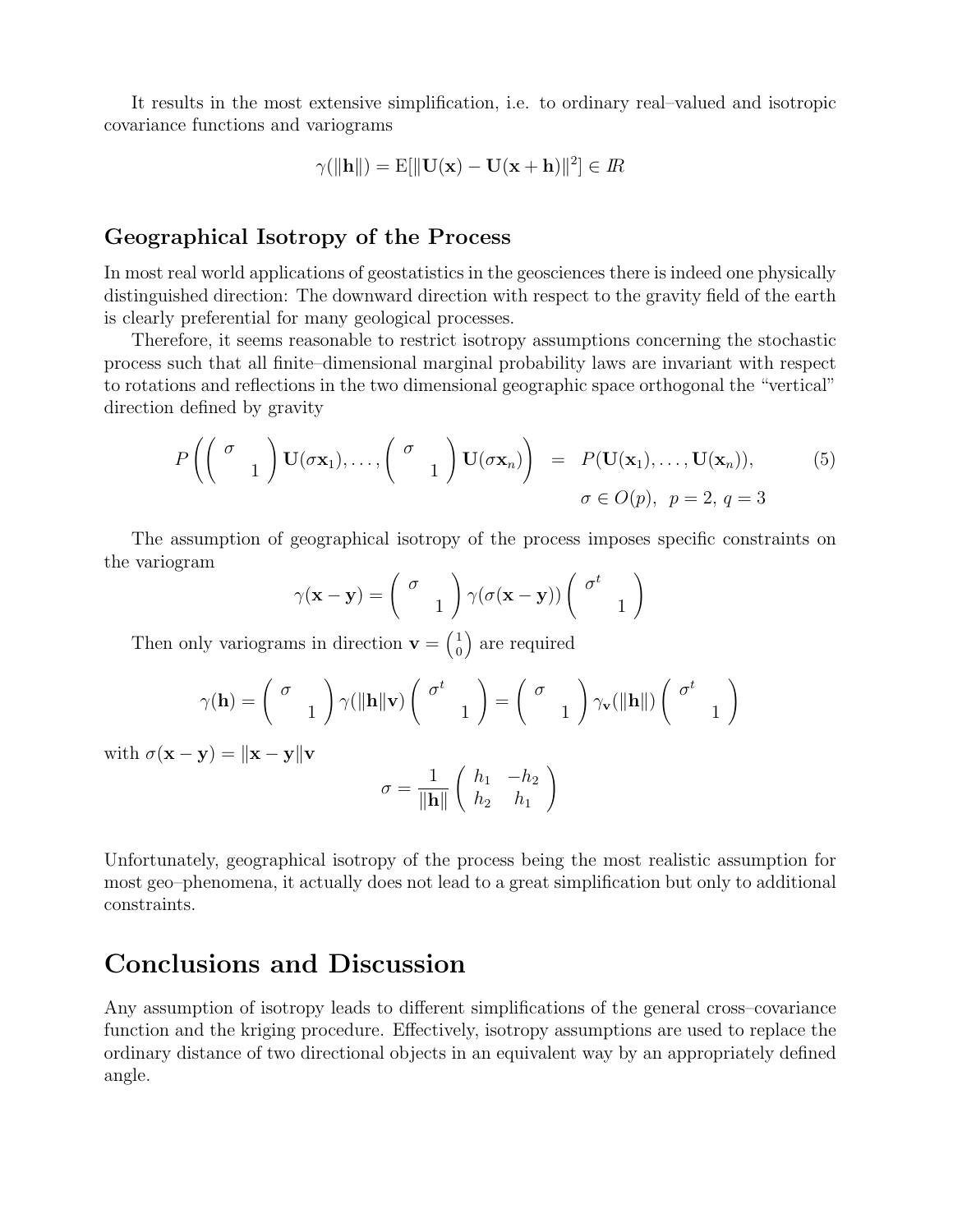

Figure 4a) The simulated data  $U(x) \in I\mathbb{R}^3$ ,  $x \in I\mathbb{R}^2$  show full isotropy, i.e. isotropy of space and measurements. There is no preferred direction.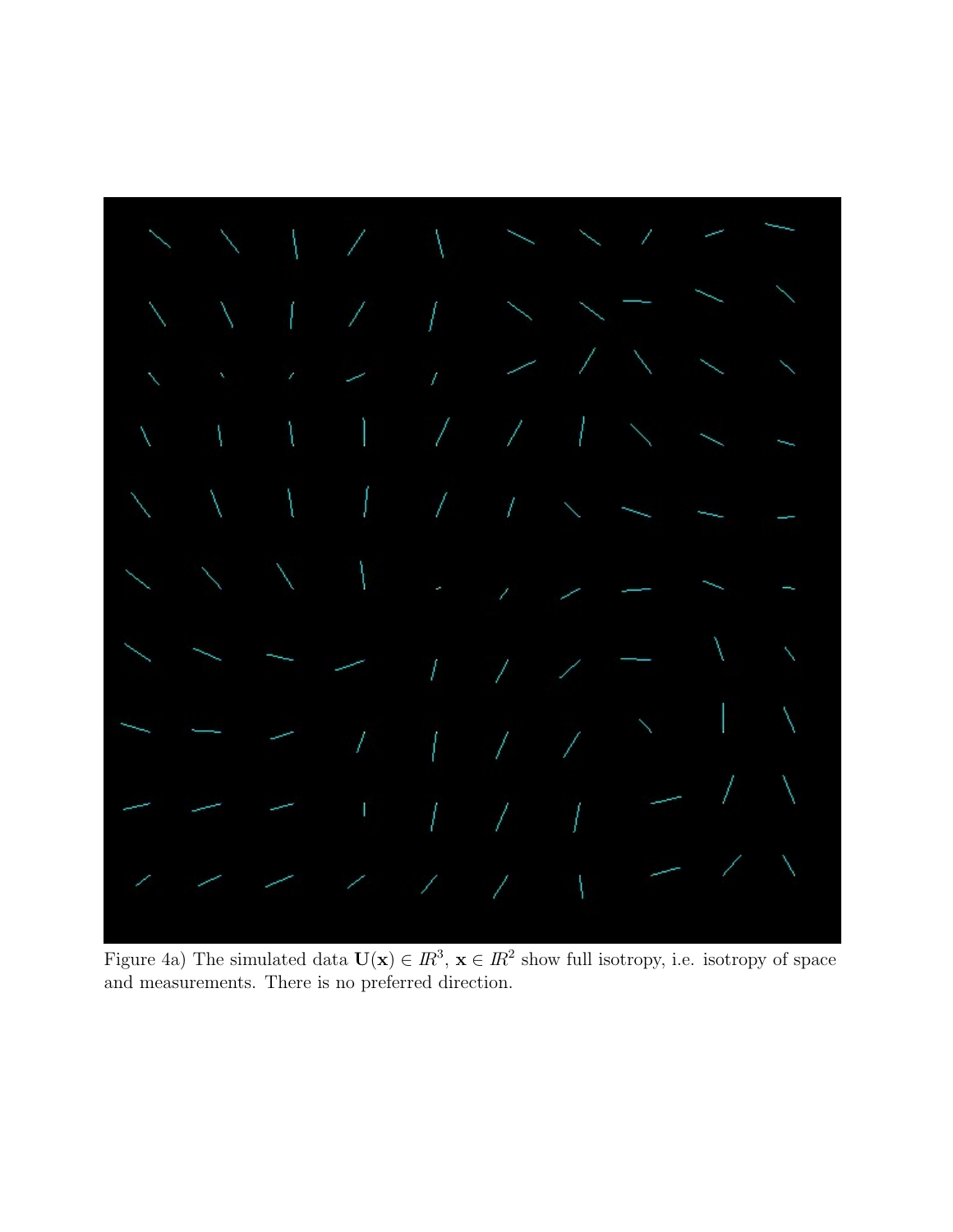

Figure 4b) Results of kriging with unit vector data subject to full isotropy; green arrows represent input data set selected form the simulated data shown in Fig. 4a, blue arrows represent the true (simulated) directions at test sites, red arrows represent the estimated directions.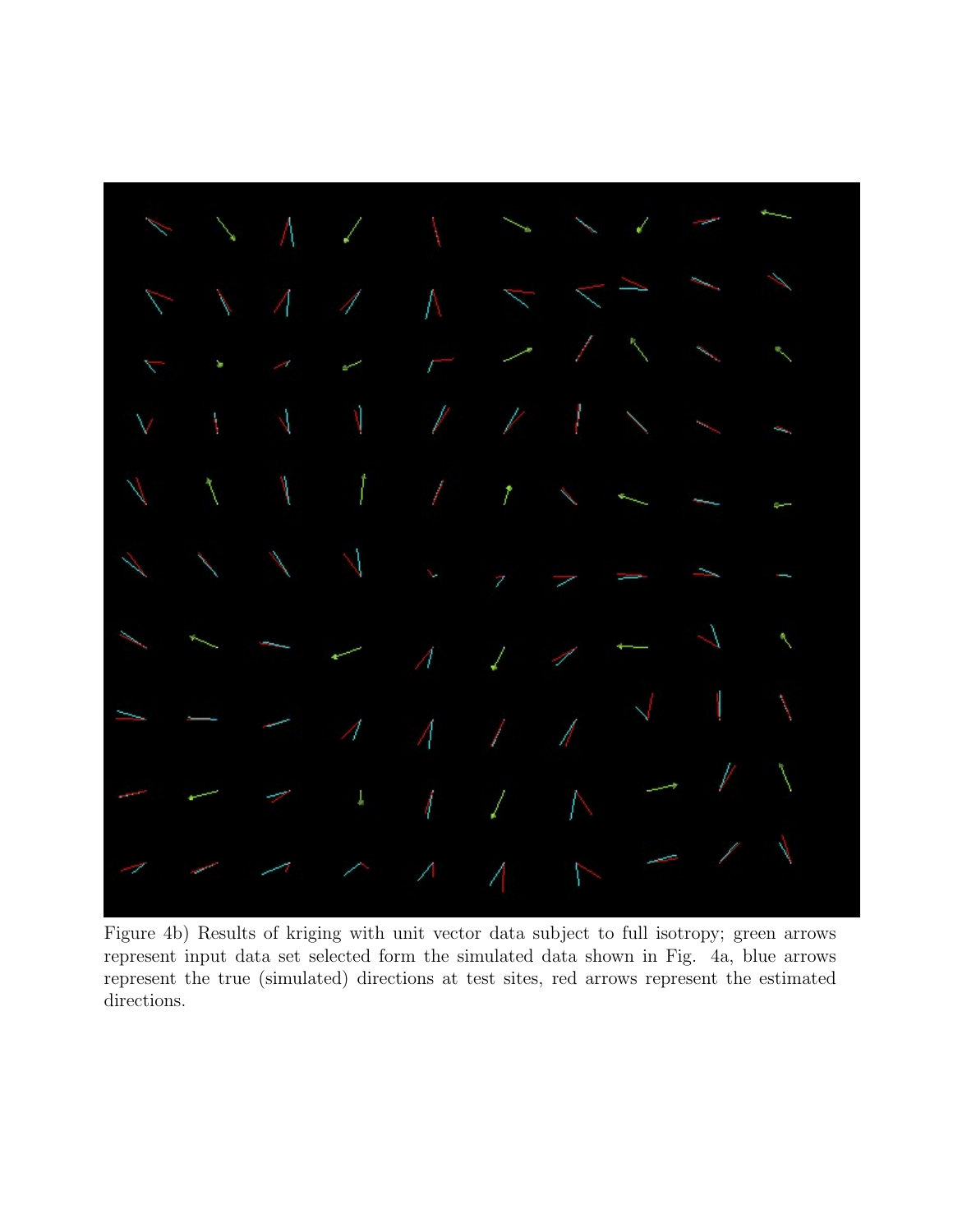

Figure 5a) Perspective view of the simulated data  $U(x) \in I\!R^3$ ,  $x \in I\!R^3$  exhibit an instance of geographical process isotropy. The z–direction is clearly preferred, and the correlation in this direction is more pronounced than in the  $(x, y)$ –plane. The data restricted to the  $(x, y)$ do not show any preference, and their spatial correlation does not either.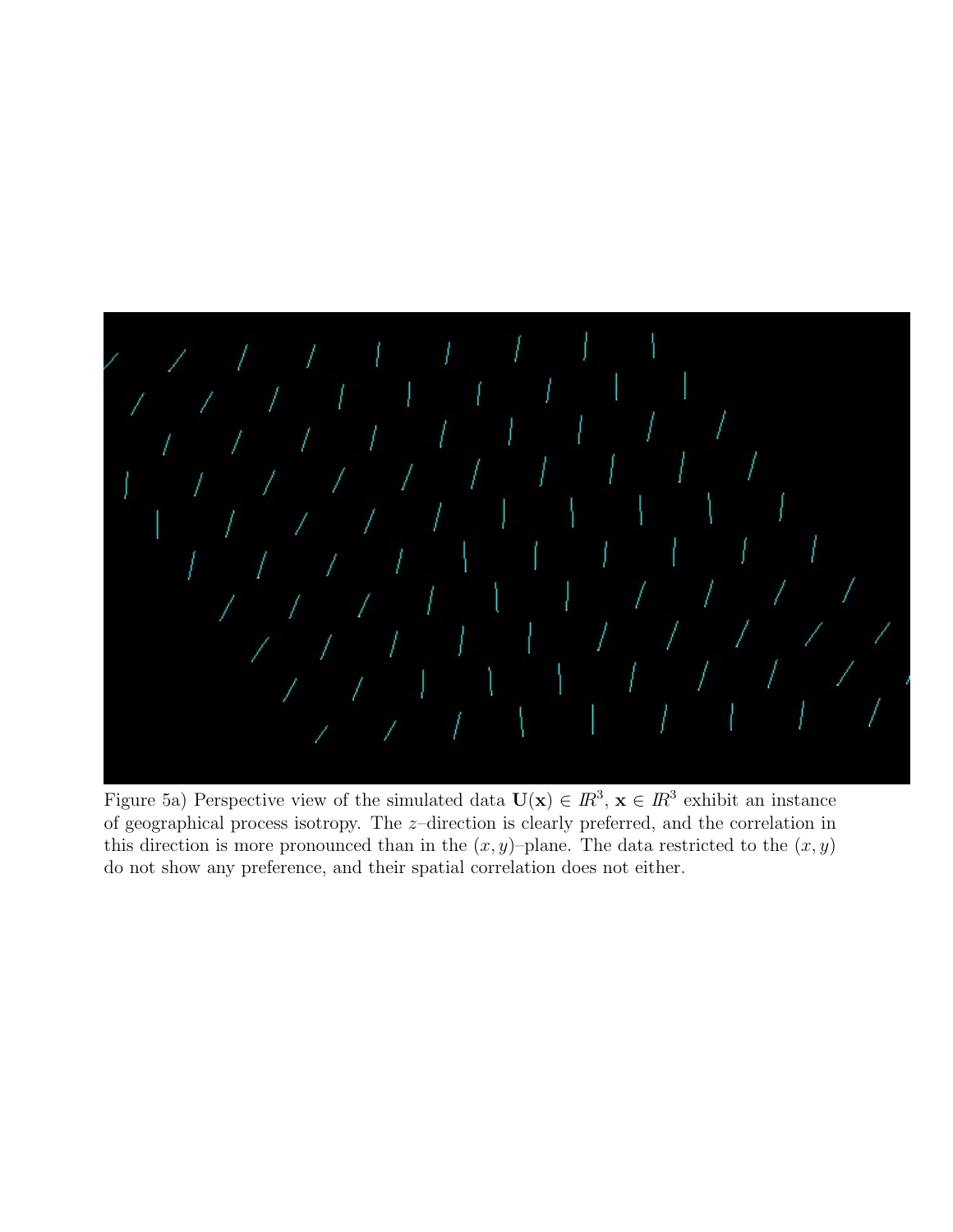

Figure 5b) Results of kriging with unit vector data subject to geographical isotropy of the process; green arrows represent input data set selected form the simulated data shown in Fig. 5a, blue arrows represent the true (simulated) directions at test sites, red arrows represent the estimated directions.